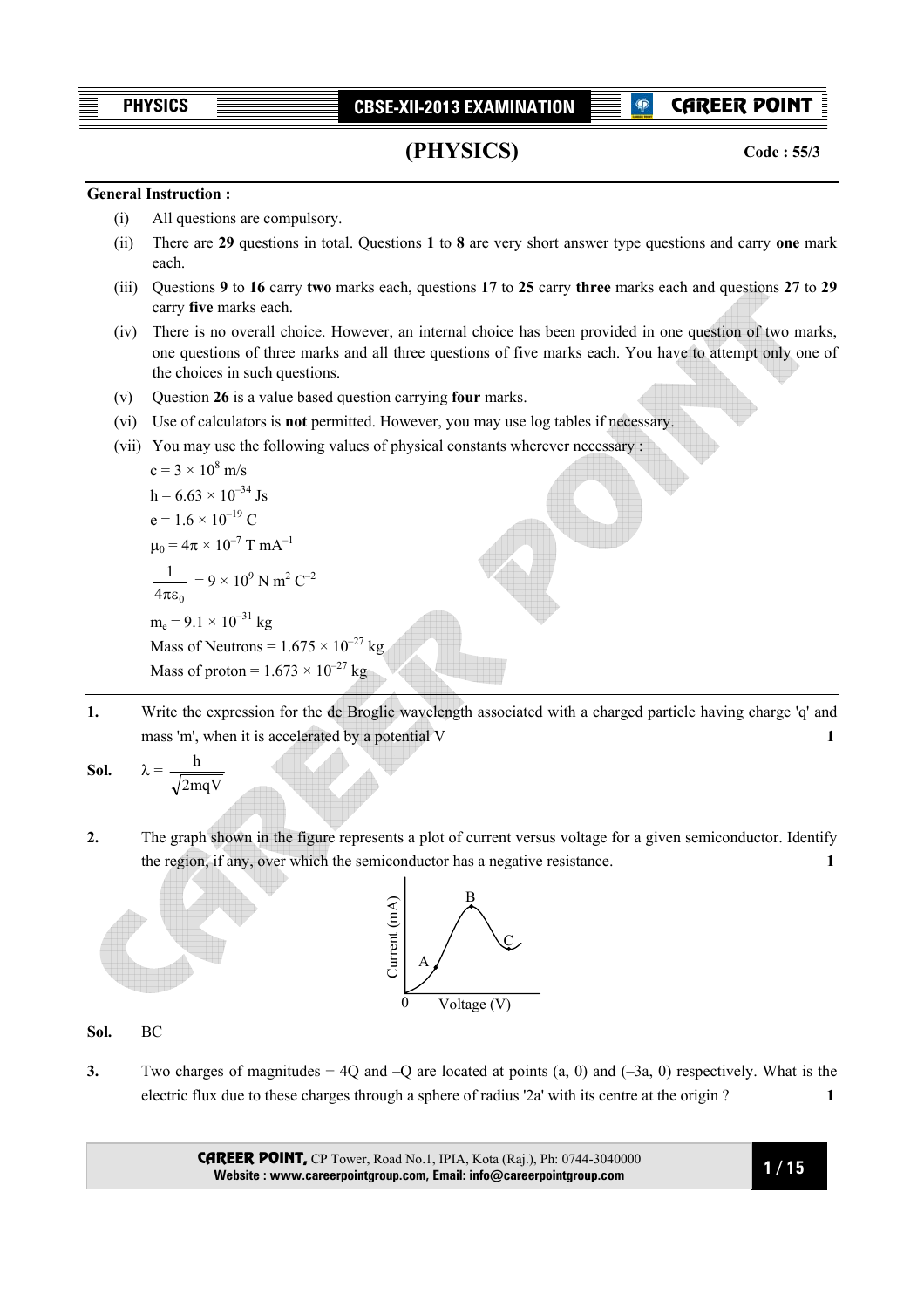**Sol.** 



- **4.** The motion of copper plates is damped when it is allowed to oscillate between the two poles of a magnet. If slots are cut in the plate, how will the damping be affected ? **1**
- **Sol.** When slots are made in the plate, path length of induced current increases hence resistance increased so eddy current minimised and that's why it is less damped.
- **5.** Two identical cells, each of emf E, having negligible internal resistance, are connected in parallel with each other across an external resistance R. What is the current through this resistance ? **1**

**Sol.** 



- **6.** How does the mutual inductance of a pair of coils change when **1**  (i) distance between the coils is decreased and (ii) number of turns in the coils is decreased ?
- **Sol.** (i) Mutual inductance increased on decreasing distance.
	- (ii) Mutual inductance decreased on decreasing the number of turns.
- **7.** Define the activity of a given radioactive substance. Write its S.I. units. **1**
- **Sol.** Activity : Rate of disintegration of radiactive substance. i.e. number of radioactive nuclei disintegrating in unit time is called activity.
	- SI unit :-

1 disintegration per second (dps) OR 1 Bq.

- **8.** Welders wear special goggles or face masks with glass windows to protect their eyes from electromagnetic radiations. Name the radiations and write the range of their frequency. **1**
- **Sol.** Ultraviolet rays

frequency range  $(7.5 \times 10^{14} - 5 \times 10^{15} \text{ Hz})$ 

**9.** In the circuit shown in the figure, identify the equivalent gate of the circuit and make its truth table **2** 



CAREER POINT, CP Tower, Road No.1, IPIA, Kota (Raj.), Ph: 0744-3040000 **Website : www.careerpointgroup.com, Email: info@careerpointgroup.com**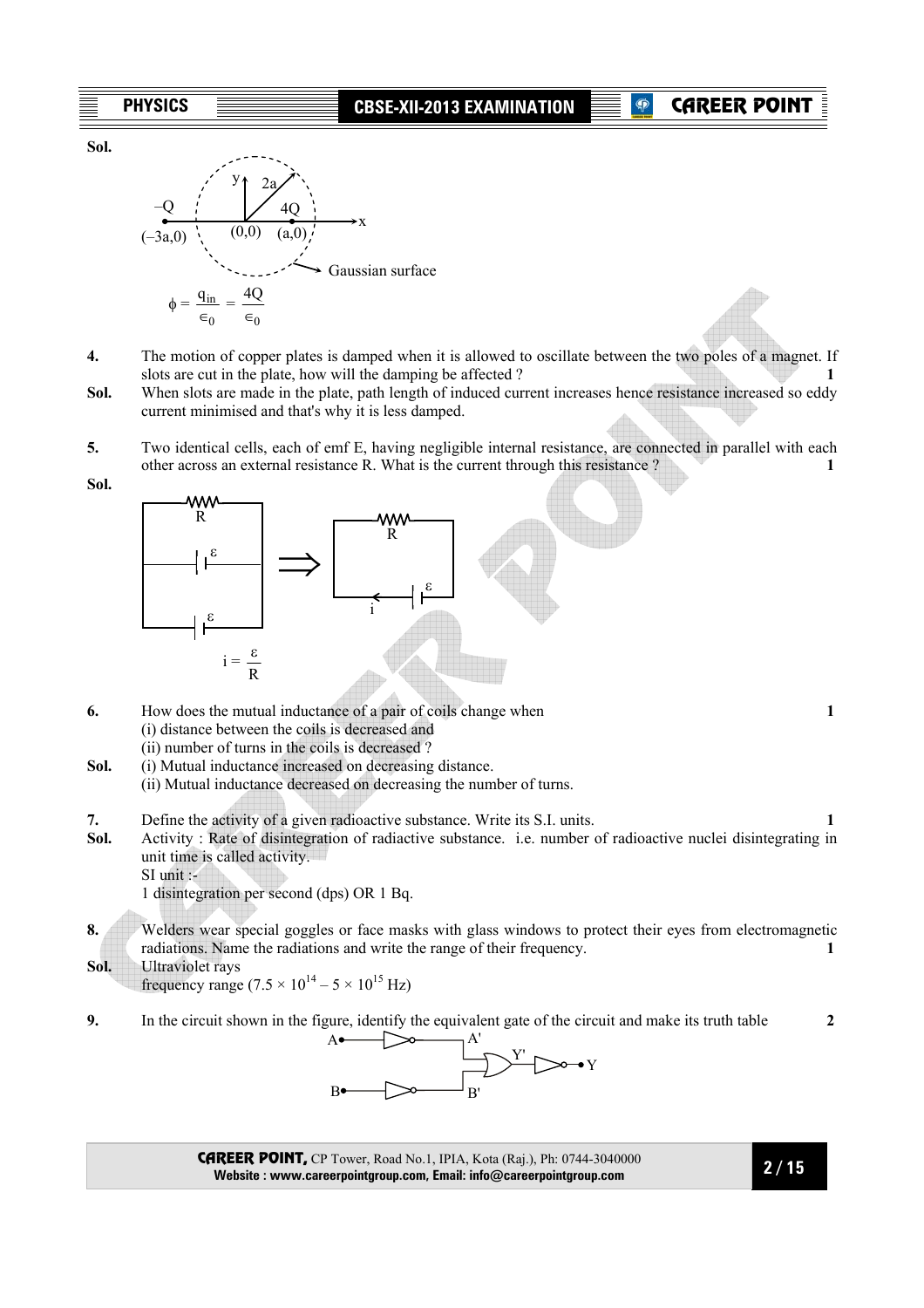# **CAREER POINT**

#### **Sol.** AND GATE

Truth table

| Input |  | Output |
|-------|--|--------|
|       |  |        |
|       |  |        |
|       |  |        |
|       |  |        |
|       |  |        |

**10.** Explain the term 'drift velocity' of electrons in a conductor. Hence obtain the expression for the current through a conductor in terms of 'drift velocity'. **2** 

**OR** 

 Describe briefly, with the help of a circuit diagram, how a potentiometer is used to determine the internal resistance of a cell.

**Sol. Drift velocity** : Drift velocity is defined as the average velocity with which free electrons in a conductor get drifted in a direction opposite to the direction of the applied electric field. Let n be the number of free electrons per unit volume of the conductor. Then, total number of free electrons

in the conductor =  $n \times$  volume of the conductor =  $n \times A$ *l*. E **– – –** vd *l*  A I V<br>Hi

 If e is the magnitude of charge on each electron, then the total charge in the conductor,  $Q = (nA<sub>l</sub>)e$  …..(i)

The time taken by the charge to cross the conductor length is given by

 $t =$  $v_d$  $\frac{l}{r}$ , where v<sub>d</sub> is drift velocity of electrons.

According to the defintion of electric current,



Close key K<sub>1</sub> keeping key K<sub>2</sub> open. Find the point (say J) on the wire AB such that on pressing the jockey on the wire at J, the galvanometer gives no deflection. At this stage, the potential difference across A and J is equal to the e.m.f. (E) of the cell.

If  $AJ = l_1$ , then,  $E = V_{AJ} \propto l_1$ or  $E = Kl_1$  …..(i)

CAREER POINT, CP Tower, Road No.1, IPIA, Kota (Raj.), Ph: 0744-3040000 **Website : www.careerpointgroup.com, Email: info@careerpointgroup.com**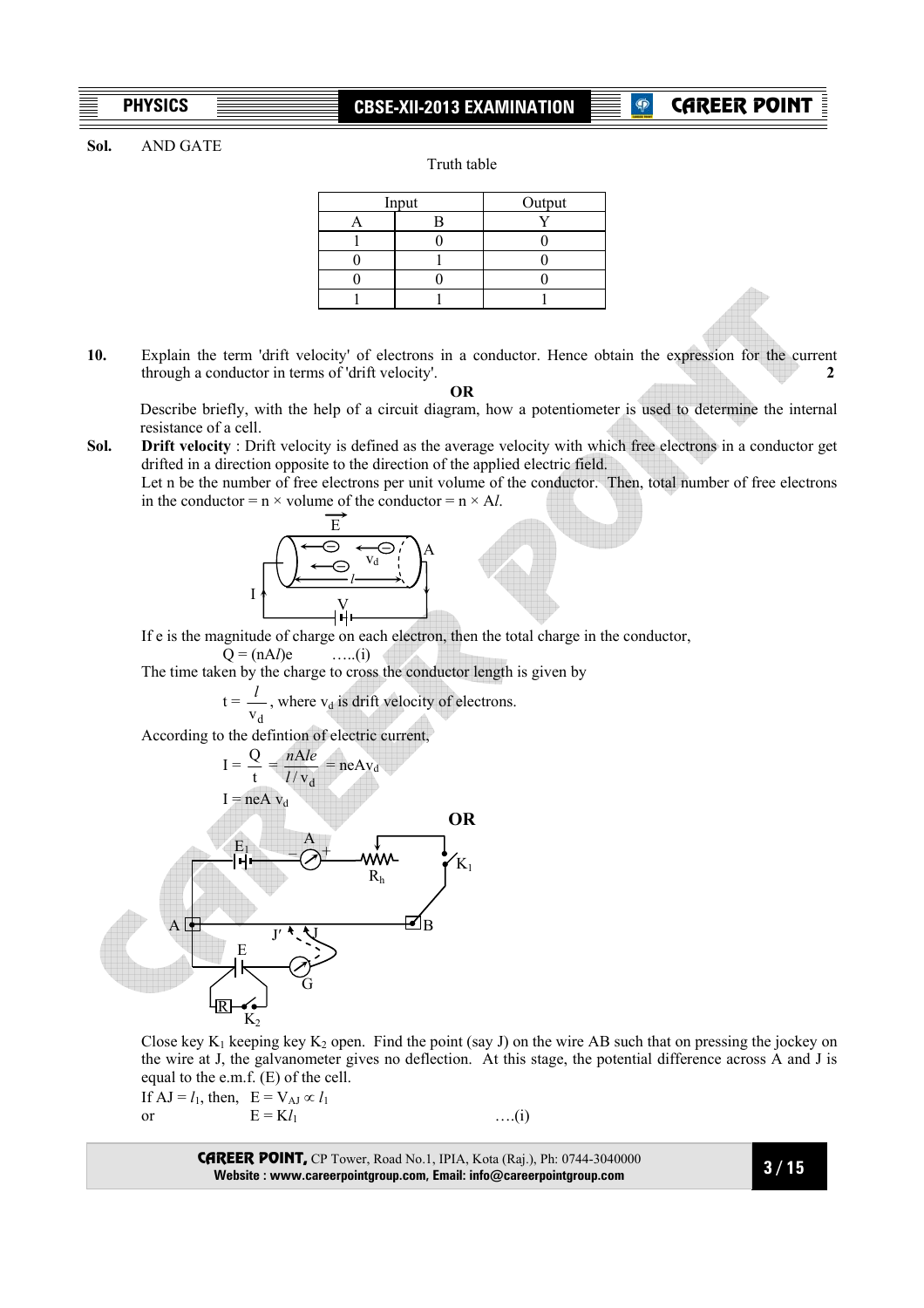## CAREER POINT

Now close key  $K_2$  so that a known resistance  $(R)$  is connected across the cell. Find the point  $(J', say)$  such that on pressing the jockey at J′, the galvanometer gives no deflection. The terminal potential difference (V) of cell is equal to the potential difference across A and J′.

If 
$$
AJ' = l_2
$$
, then  $V = V_{AY} \propto l_2$  or  $V = Kl_2$  ...(ii)  
Dividing (i) by (ii), we get,  $\frac{E}{V} = \frac{l_1}{l_2}$  ...(iii)

We know, internal resistance of a cell is given by,

$$
r = \left(\frac{E}{V} - 1\right)R
$$
...(iv)  
Using eqn. (iii), we get, 
$$
r = \left(\frac{l_1}{l_2} - 1\right)R
$$

2

J

Using eqn. (iii), we get,

**11.** A parallel beam of light of 450 nm falls on a narrow slit and resulting diffraction pattern is observed on a screen 1.5 m away. It is observed that the first minimum is at a distance of 3 mm from the centre of the screen. Calculate the width of the slit. **2** 

**Sol.** 
$$
\lambda = 450 \times 10^{-9} \text{ m}
$$
  
\n $D = 1.5 \text{ m}$   
\nfor I<sup>st</sup> minima  
\n $y = \frac{D\lambda}{a}$   
\n $3 \times 10^{-3} = \frac{1.5 \times 450 \times 10^{-9}}{a}$   
\n $a = \frac{1.5 \times 450 \times 10^{-9}}{3 \times 10^{-3}}$   
\n $a = 0.225 \text{ mm}$ 

**12.** In the block diagram of a simple modulator for obtaining an AM signal, shown in the figure, identify the boxes A and B. Write their functions. **2** 



- **Sol.** In the given block diagram, block (A) is modulator and Block (B) is power amplifier  $(A)$  = modulator changes the amplitude of carrier wave according to modulating signals (B) = Power amplifier enhance the voltage and enhance power of modulated signals
- **13.** A convex lens of focal length  $f_1$  is kept in contact with a concave lens of focal length  $f_2$ . Find the focal length of the combination. **2**

**Sol.** f  $\frac{1}{2}$  =  $f_1$  -  $f_2$ 1 f  $\frac{1}{+f_1}$  + f  $\frac{1}{2}$  =  $1^{1}2$  $2 - 11$  $f_1f$  $f_2 - f$  $f =$  $2 - 11$  $1^{1}2$  $f_2 - f$  $f_1f$ −

> CAREER POINT, CP Tower, Road No.1, IPIA, Kota (Raj.), Ph: 0744-3040000 **Website : www.careerpointgroup.com, Email: info@careerpointgroup.com**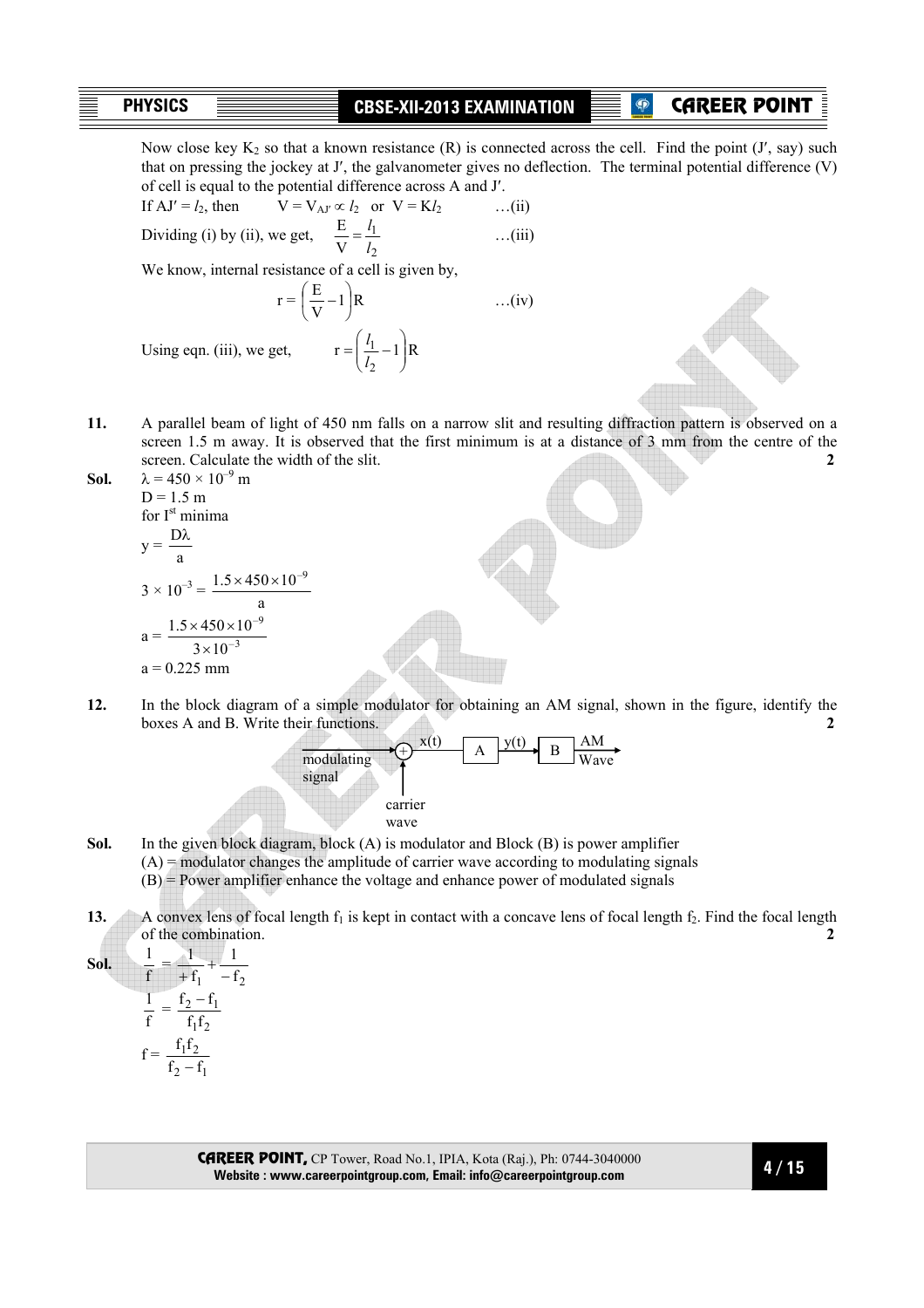**<b>CAREER POINT** 

**Sol.**

**14.** Draw typical output characteristics of an n-p-n transistor in CE configuration. Show how these characteristics can be used to determine output resistance. **2**



**15.** A slab of material of dielectric constant K has the same area as that of the plates of a parallel plate capacitor but has the thickness 2d/3, where d is the separation between the plates. Find out the expression for its capacitance when the slab is inserted between the plates of the capacitor. **2**



- **16.** A capacitor, made of two parallel plates each of the area A and separation d, is being charged by an external ac source. Show that the displacement current inside the capacitor is the same as the current charging the capacitor. **2**
- **Sol.**

**Sol.** 



CAREER POINT, CP Tower, Road No.1, IPIA, Kota (Raj.), Ph: 0744-3040000 **Website : www.careerpointgroup.com, Email: info@careerpointgroup.com**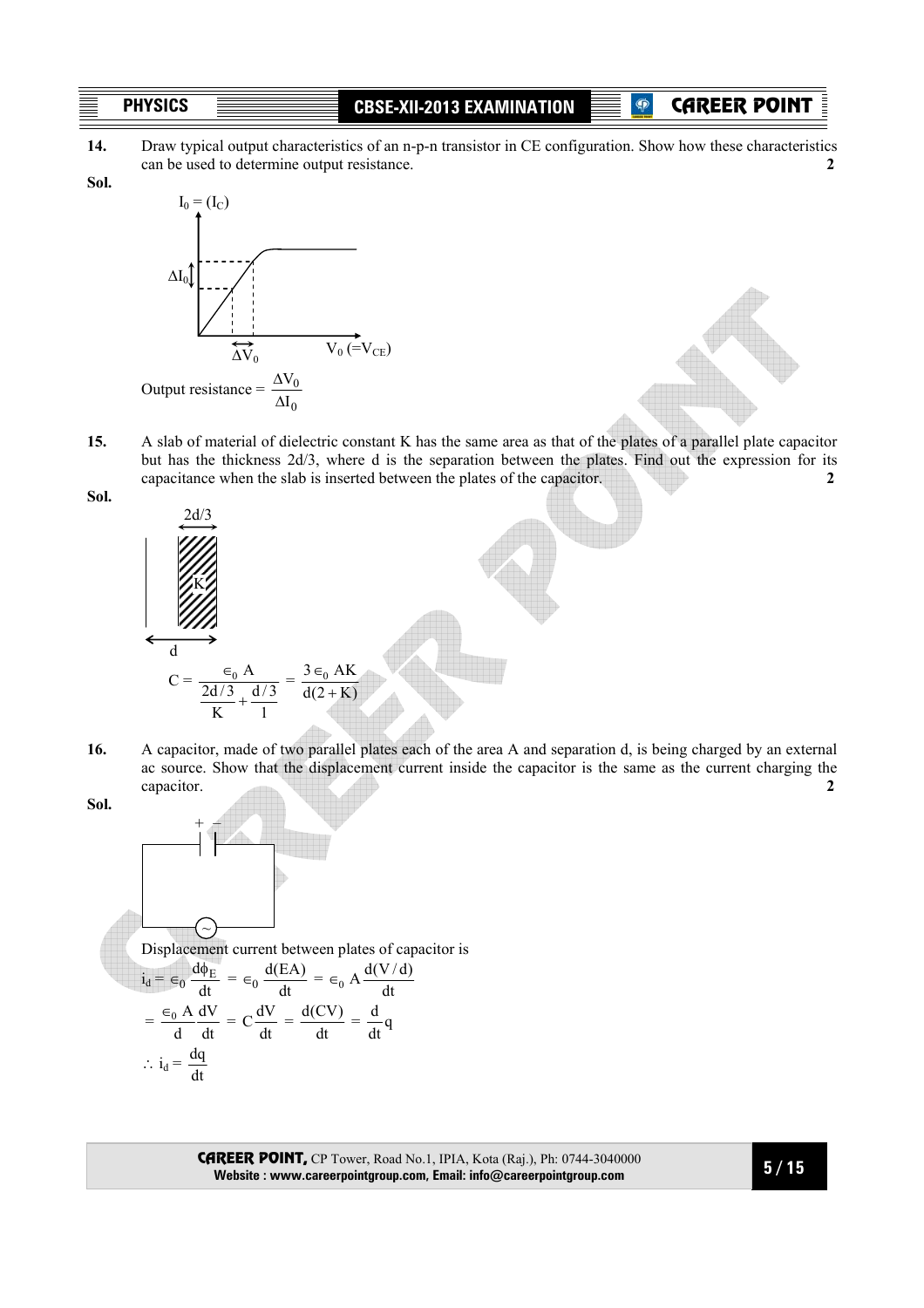# **P** CAREER POINT

**17.** A wire AB is carrying a steady current of 6A and is lying on the table. Another wire CD carrying 4A is held directly above AB at a height of 1mm. Find the mass per unit length of the wire CD so that it remains suspended at its position when left free. Give the direction of the current flowing in CD with respect to that in AB. [Take the value of  $g = 10 \text{ ms}^{-2}$ ] **3** 

**Sol.** 

$$
C \longrightarrow \begin{pmatrix} F_m \\ \downarrow \\ \downarrow \\ \downarrow \\ \downarrow \\ \downarrow \\ \end{pmatrix} \begin{bmatrix} F_m \\ \downarrow \\ \downarrow \\ \downarrow \\ \end{bmatrix} \begin{bmatrix} \downarrow \\ \downarrow \\ \downarrow \\ \downarrow \\ \end{bmatrix}
$$

 $(\ell \rightarrow$  length of CD)

for balance of CD

$$
f_m = mg
$$
  
\n
$$
\left(\frac{\mu_0}{2\pi} \frac{i_1 i_2}{h}\right) \ell = mg
$$
  
\n
$$
\frac{m}{\ell} = \frac{2 \times 10^{-7} \times 6 \times 4}{10^{-3} \times 10} = 4.8 \times 10^{-4} \text{ kg/m}
$$

Direction of current in CD will be opposite to AB.

**18.** (a) For a given a.c.,  $i = i_m \sin \omega t$ , show that the average power dissipated in a resistor R over a complete cycle is  $\frac{1}{2}$  i<sub>m</sub>R  $\frac{2}{m}R$ . 3

$$
^{1S} \frac{}{2}^{1} {}_{m}R
$$

(b) A light bulb is rated at 125 W for a 250 V a.c. supply. Calculate the resistance of the bulb.

**Sol.** (a) 
$$
P = i^2 R = (i_m^2 \sin^2 \omega t) R
$$

$$
\langle P \rangle = (i_m^2 R) \langle \sin^2 \omega t \rangle
$$
  
=  $\frac{i_m^2 R}{2}$   
(b)  $R = \frac{V^2}{P} = \frac{(250)^2}{125} = 500 \Omega$ 

**19.** Draw V–I characteristics of a p-n junction diode. Answer the following questions, giving reasons : **3**  (i) Why is the current under reverse bias almost independent of the applied potential upto a critical voltage ? (ii) Why does the reverse current show a sudden increase at the critical voltage

Name any semiconductor device which operates under the reverse bias in the breakdown region.



CAREER POINT, CP Tower, Road No.1, IPIA, Kota (Raj.), Ph: 0744-3040000 **Website : www.careerpointgroup.com, Email: info@careerpointgroup.com**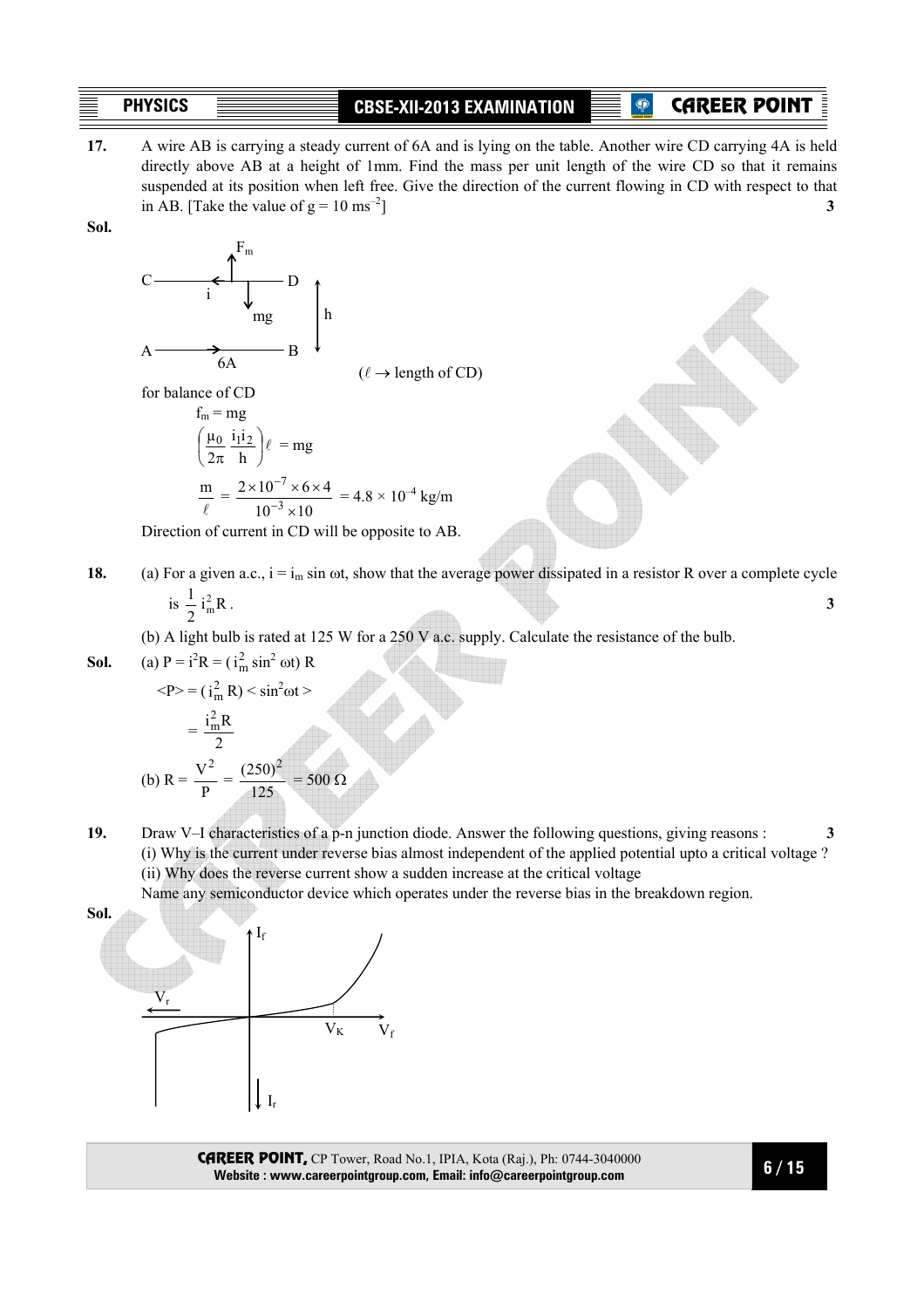CAREER POINT

- (i) When p-n junction is reverse baised, the majority carriers in p and n region are repelled away from the junction. There is small current due to the minority carriers. This current attains its maximum or saturation value immediately and is independent of the applied reverse voltage.
- (ii) As the reverse voltage is increased to a certain value, called *break down voltage*, large amount of covalent bonds in p and n regions are broken. As a result of this, large electron-hole pairs are produced which diffuse through the junction and hence there is a sudden rise in the reverse current. Once break down voltage is reached, the high reverse current may damage the ordinary junction diode. Device is zener diode.
- **20.** Define the current sensitivity of a galvanometer. Write its S.I. unit. Figure shows two circuits each having a galvanometer and a battery of 3V. **3**

When the galvanometers in each arrangement do not show any deflection, obtain the ratio  $R_1/R_2$ .



**Sol.** Current sensitivity : It is deflection produced in the galvanometer per unit current flowing through it. S.I. unit -  $\triangle$ 

In first fig. 
$$
\frac{4}{R_1} = \frac{6}{9} \Rightarrow R_1 = 6 \Omega
$$
  
In second fig.  $\frac{12}{8} = \frac{6}{R_2} \Rightarrow R_2 = 4\Omega$   
 $\therefore \frac{R_1}{R_2} = \frac{6}{4} = \frac{3}{2}$ 

**21.** A rectangular conductor LMNO is placed in a uniform magnetic field of 0.5 T. The field is directed perpendicular to the plane of the conductor. When the arm MN of length of 20 cm is moved towards left with a velocity of 10 ms<sup>-1</sup>, calculate the emf induced in the arm. Given the resistance of the arm to be 5  $\Omega$ (assuming that other arms are of negligible resistance) find the value of the current in the arm. **3** 



A wheel with 8 metallic spokes each 50 cm long is rotated with a speed of 120 rev/min in a plane normal to the horizontal component of the Earth's magnetic field. The Earth's magnetic field at the place is 0.4 G and the angle of dip is 60°. Calculate the emf induced between the axle and the rim of the wheel. How will the value of emf be affected if the number of spokes were increased ?

CAREER POINT, CP Tower, Road No.1, IPIA, Kota (Raj.), Ph: 0744-3040000 **Website : www.careerpointgroup.com, Email: info@careerpointgroup.com**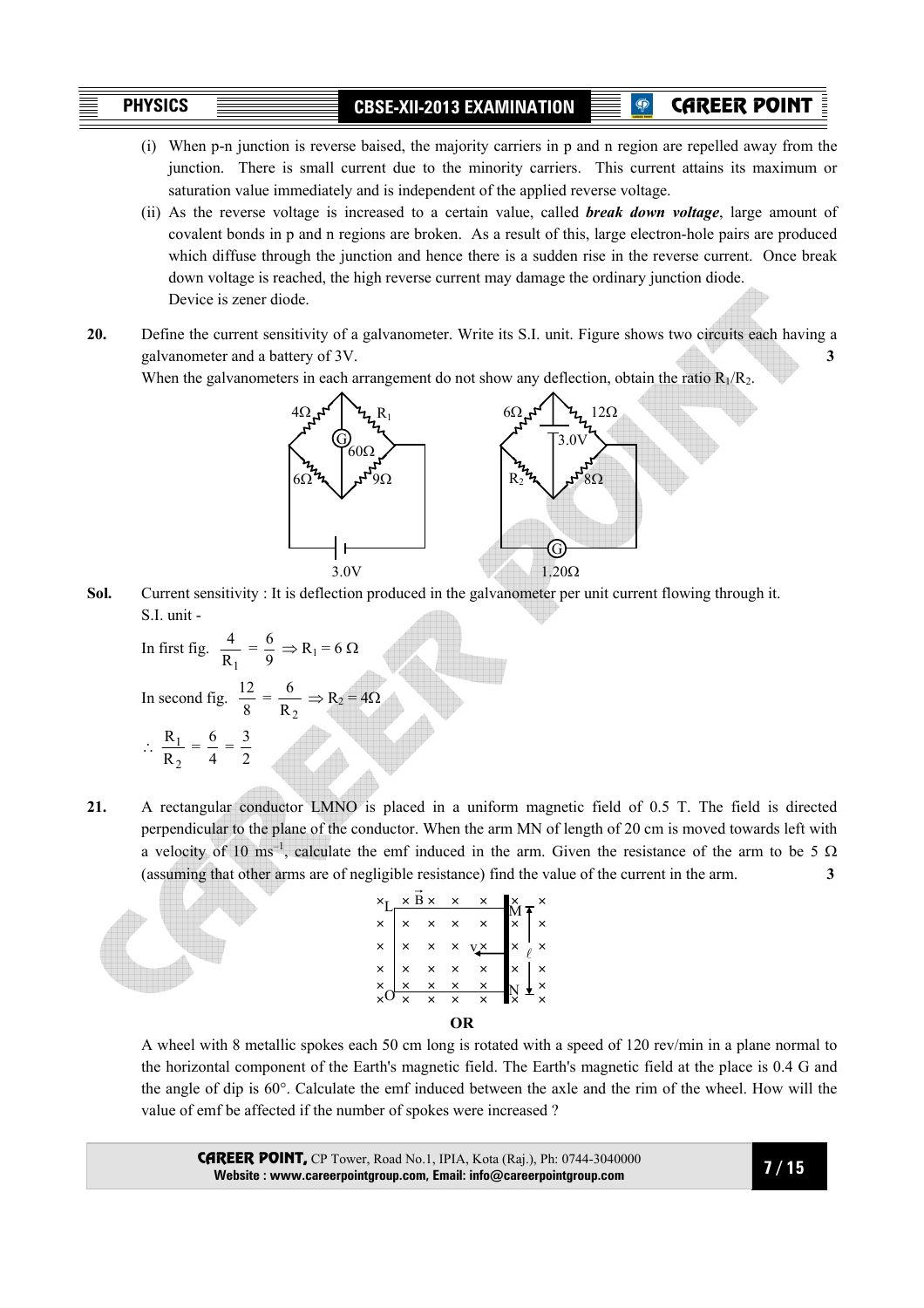# **CAREER POIN**

**Sol.**  $\varepsilon = vB\ell = 10 \times 0.5 \times 0.2 = 1$  volt  $i =$  $\frac{\varepsilon}{R} = \frac{1}{5} = 0.2$  Amp.

**OR**

$$
B_{H} = B_{e} \cos \theta = 0.4 \times 10^{-4} \cos 60^{\circ} = 2 \times 10^{-5} \text{ T}
$$
  
\n
$$
\epsilon = \frac{B_{H} \omega R^{2}}{2}
$$
  
\n
$$
= \frac{2 \times 10^{-5} \times 4\pi (0.5)^{2}}{2}
$$
  
\n
$$
= 3.14 \times 10^{-5} \text{ V}
$$
 
$$
\omega = 2\pi \times \frac{120}{60} = 4\pi
$$

On increasing the number of spokes, emf will remain same because they form parallel combination.

- **22.** (a) What is linearly polarized light ? Describe briefly using a diagram how sunlight is polarised.
	- (b) Unpolarised light is incident on a polaroid. How would the intensity of transmitted light change when the polaroid is rotated ? **3**

**Sol.** (a) When vibrations of light wave are confined to only one direction then light is called linearly polarised.



When sunlight passes through polaroid then components parallel to axis passes in unaffected way and components perpendicular to axis are absorbed so transmitted light is polarised.

- (b) On rotating the polaroid, intensity remains unchanged as half of the incident intensity.
- **23.** Draw a labelled ray diagram of a refracting telescope. Define its magnifying power and write the expression for it.

Write two important limitations of a refractive telescope over a reflecting type telescope. **3**

**Sol.**



Magnifying power of an astronomical telescope is defined as the ratio of the angle subtended by the final image at the eye to the angle subtended by the object at the eye.

If  $\alpha$  and  $\beta$ , be the angles subtended by the object and image with the eye respectively, then

CAREER POINT, CP Tower, Road No.1, IPIA, Kota (Raj.), Ph: 0744-3040000 **Website : www.careerpointgroup.com, Email: info@careerpointgroup.com**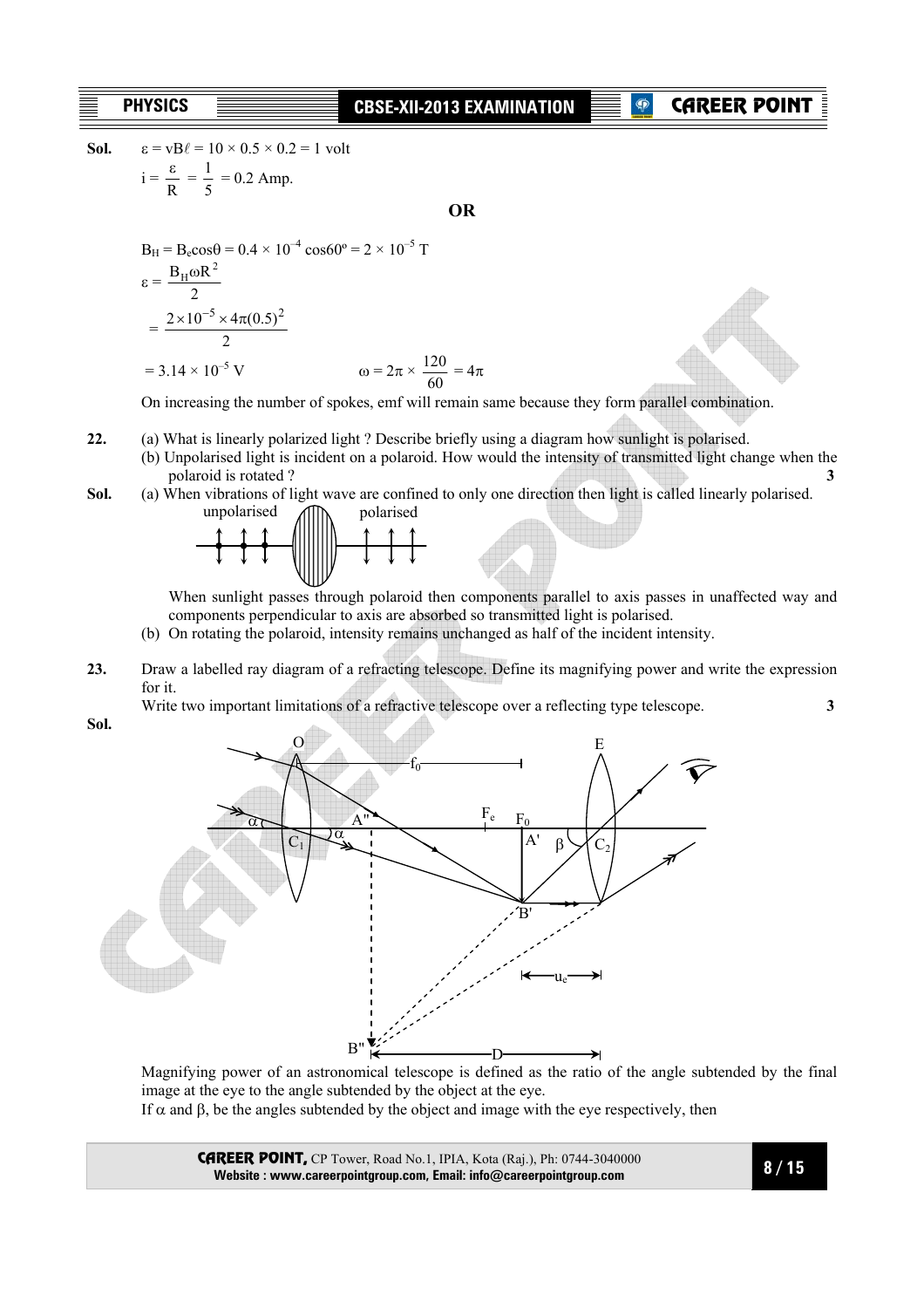$$
M.P. = \frac{\beta}{\alpha}
$$

(a) For distinct vision

$$
M.P. = \frac{-f_0}{f_e} \left( 1 + \frac{f_e}{D} \right)
$$

(b) For normal vision,  $u_e = f_e$ 

$$
M.P. = -\left(\frac{f_0}{f_e}\right)
$$

Limitations of refracting telescope :-

- (i) The refracting telescope suffers from spherical  $\&$  chromatic aberrations.
- (ii) Objective lens of refracting telescope of very large aparture are very difficult to manufacture.
- **24.** Write Einstein's photoelectric equation and point out any two characteristic properties of photons on which this equation is based. **3 3**

Briefly explain the three observed features which can be explained by this equation.

**Sol.** If energy of photon = E (= hv) work function of metallic surface =  $\phi$  = (hv<sub>0</sub>)

kinetic energy of emitted electron =  $\frac{1}{2}$  mv<sup>2</sup>

$$
E = \phi + \frac{1}{2}mv^2
$$

$$
\frac{1}{2}mv^2 = h (v - v_0)
$$

Einstein's equation

Two charactristics of photons

(i) This equation is based on particle nature of light

- (ii) Total energy of photon is transffered completly to single electron.
- (iii) If incident frequency  $v <$  threshold frequency ( $v_0$ ), then kinetic energy  $\frac{1}{2}mv^2$ J  $\left(\frac{1}{2}mv^2\right)$ l  $\left(\frac{1}{2}mv^2\right)$  $\frac{1}{2}$  mv<sup>2</sup> will be negative which

is not possible because kinetic energy can not be negative. This shows that photoelectric emission is not possible if frequency (v) of incident light is less than the threshold frequency ( $v_0$ ) of the metal.

- (iv) One photon can emit only one electron from the metal surface, so the number of photoelectrons emitted per second is directly proportional to the intensity of incident light which depends upon number of photons present in the incident light.
- (v) From eqn. it is clear that kinetic energy,  $\frac{1}{2}mv^2$  $\frac{1}{2}$  mv<sup>2</sup> increases with the increase in the frequency (v) of the incident light.

**25.** Name the type of waves which are used for line of sight (LOS) communication. What is the range of their frequencies ? **3**

A transmitting antenna at the top of a tower has a height of 45 m and the receiving antenna is on the ground. Calculate the maximum distance between them for satisfactory communication in LOS mode. (Radius of the Earth =  $6.4 \times 10^6$ m)

**Sol.** High frequency waves (above 40 MHz) called space waves can be transmitted from transmitting to receiving antenna and the mode for travelling of these waves through space is known as space wave propagation.

$$
d = \sqrt{2hR_e}
$$

 $d = \sqrt{2 \times 45 \times 6.4 \times 10^6}$ 

 $d = 24000$  m,  $d = 24$  km

CAREER POINT, CP Tower, Road No.1, IPIA, Kota (Raj.), Ph: 0744-3040000 **Website : www.careerpointgroup.com, Email: info@careerpointgroup.com**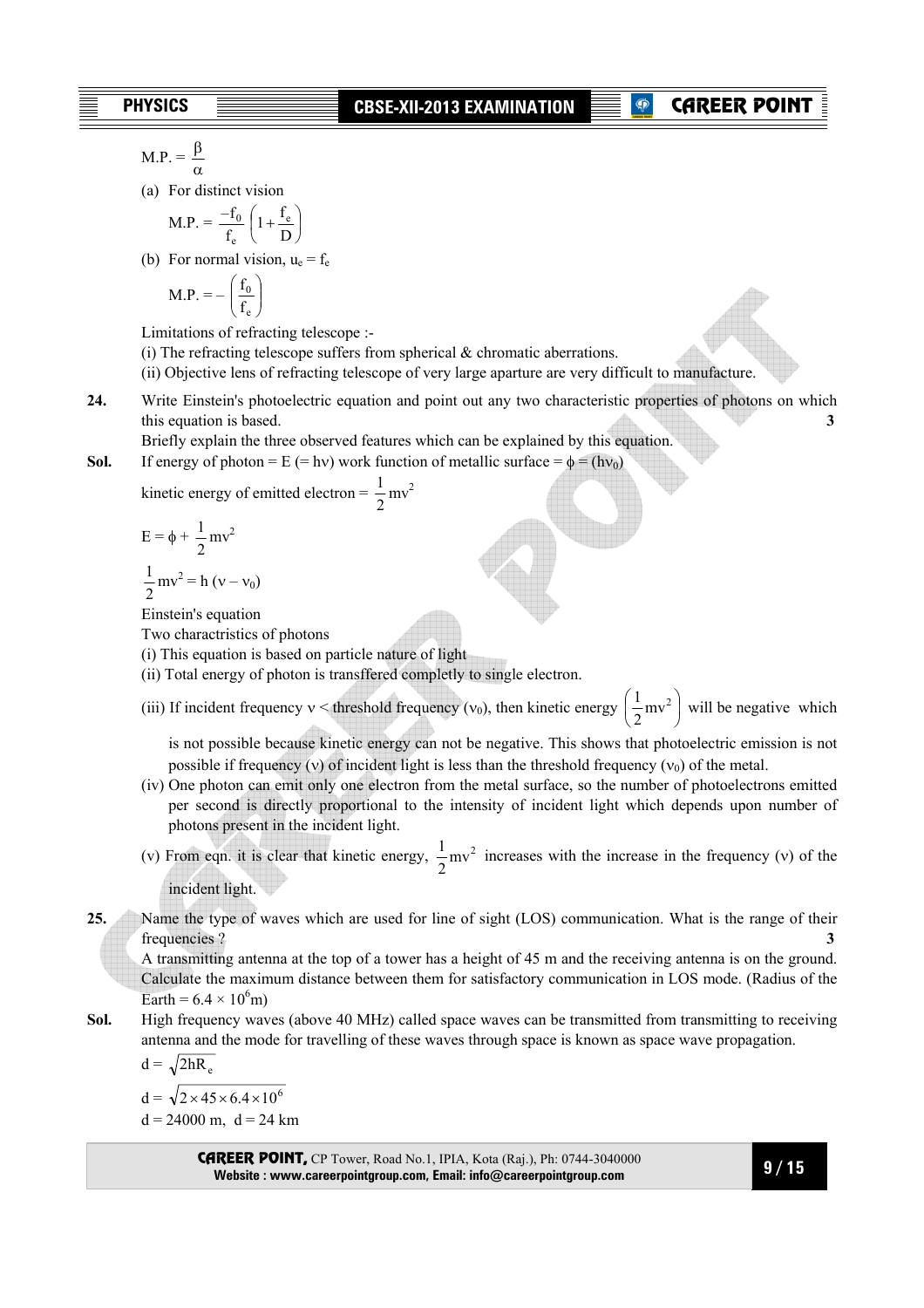# **PHYSICS CBSE-XII-2013 EXAMINATION**  CAREER POINT **26.** One day Chetan's mother developed a severe stomach ache all of a sudden. She was rushed to the doctor who

suggested for an immediate endoscopy test and gave an estimate of expenditure for the same. Chetan

- immediately contacted his class teacher and shared the information with her. The class teacher arranged for the money and rushed to the hospital. On realising that Chetan belonged to a below average income group family, even the doctor offered concession for test fee. The test was conducted successfully. Answer the following questions based on the above information **4**  (a) Which principle in optics is made use of in endoscopy ? (b) Briefly explain the values reflected in the action taken by the teacher. (c) In what way do you appreciate the response of the doctor on the given situation ? **Sol.** (a) Total internal reflection. (b) Teacher plays a good role to teach a moral in a perfect way to student how to support for humanity by presenting him as an example for students (c) As chetan belongs to below average income group family. Keeping this in his/her mind, doctor offred consession for the test fee and served his oath for huminity as a doctor in a best possible way. **27.** (a) Define electric dipole moment. Is it a scalar or a vector ? Derive the expression for the electric field of a dipole at a point on the equatorial plane of the dipole. (b) Draw the equipotential surfaces due to an electric dipole. Locate the points where the potential due to the dipole is zero. **OR** Using Gauss' law deduce the expression for the electric field due to a uniformly charged spherical conducting shell of radius R at a point (i) outside and (ii) inside the shell. Plot a graph showing variation of electric field as a function of  $r > R$  and  $r < R$  (r being the distance from the centre of the shell)
- **Sol.** (a) Electric dipole moment of an electric dipole is defined as the product of the magnitude of either charge of the electric dipole and the dipole length.



CAREER POINT, CP Tower, Road No.1, IPIA, Kota (Raj.), Ph: 0744-3040000 **Website : www.careerpointgroup.com, Email: info@careerpointgroup.com**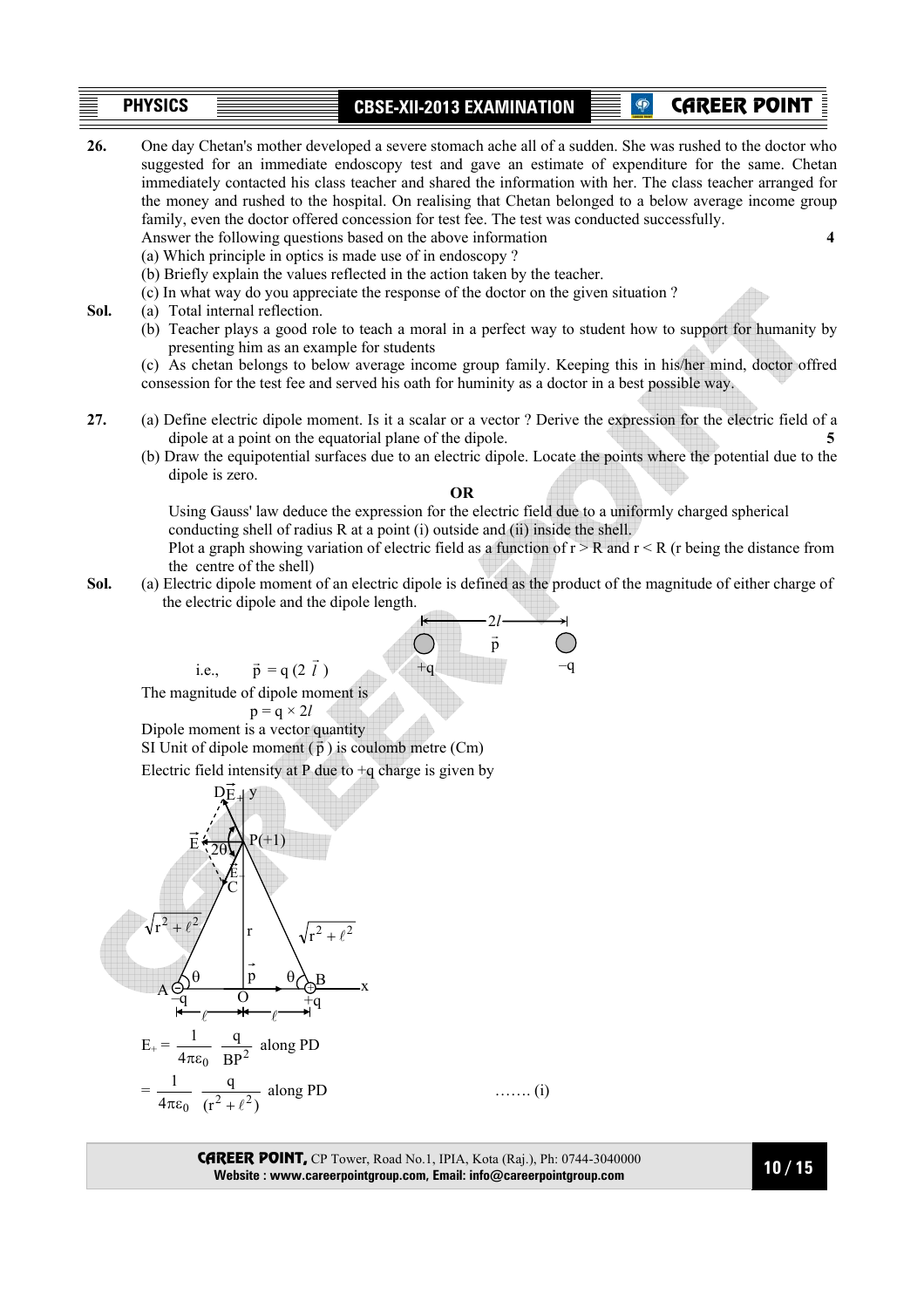# CAREER POINT



CAREER POINT, CP Tower, Road No.1, IPIA, Kota (Raj.), Ph: 0744-3040000 **Website : www.careerpointgroup.com, Email: info@careerpointgroup.com**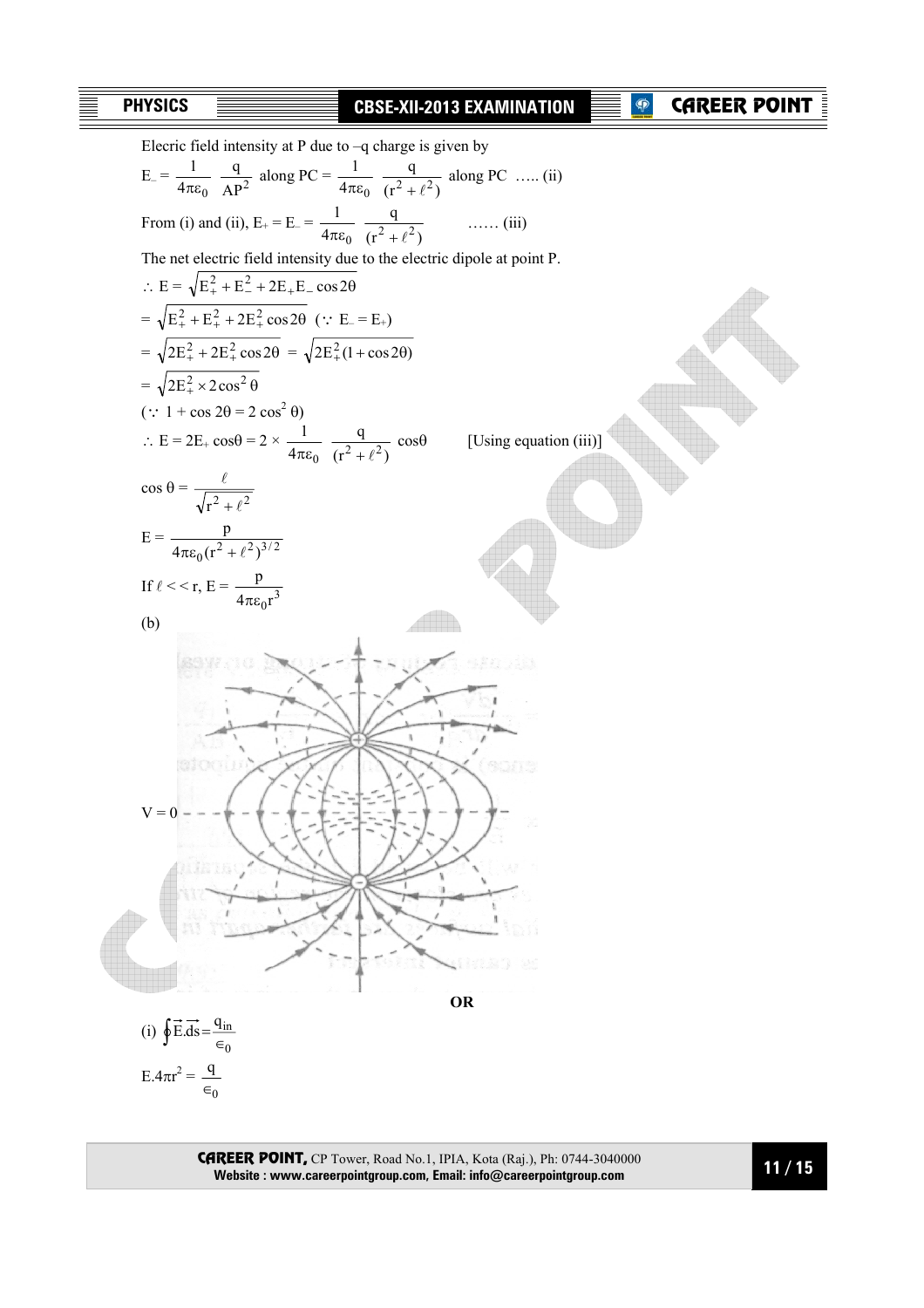

**28.** Using Bohr's postulates, derive the expression for the frequency of radiation emitted when electron in hydrogen atom undergoes transition from higher energy state (quantum number  $n_i$ ) to the lower state,  $(n_f)$ .

 **5**  When electron in hydrogen atom jumps from energy state  $n_i = 4$  to  $n_f = 3,2,1$ , identify the spectral series to which the emission lines belong.

#### **OR**

- (a) Draw the plot of binding energy per nucleon (BE/A) as a function of mass number A. Write two important conclusions that can be drawn regarding the nature of nuclear force.
- (b) Use this graph to explain the release of energy in both the processes of nuclear fusion and fission.
- (c) Write the basic nuclear process of neutron undergoing β-decay. Why is the detection of neutrinos found very difficult
- **Sol.** According to Bohr, energy is radiated in the form of a photon when the electron of an excited hydrogen atom returns from higher energy state to the lower energy state. In other words, energy is radiated in the form of a photon when electron in hydrogen atom jumps from higher energy orbit (n = n<sub>i</sub>) where  $n_i > n_f$ . The energy of the emitted radiation or photon is given by

$$
h\nu = E_{n_i} - E_{n_f}
$$

we know  $E_n = \frac{hc}{8h^2 \epsilon_0^2 n^2}$ 4  $8h^2 \in_0^2 n$ – me ∈

> CAREER POINT, CP Tower, Road No.1, IPIA, Kota (Raj.), Ph: 0744-3040000 **Website : www.careerpointgroup.com, Email: info@careerpointgroup.com**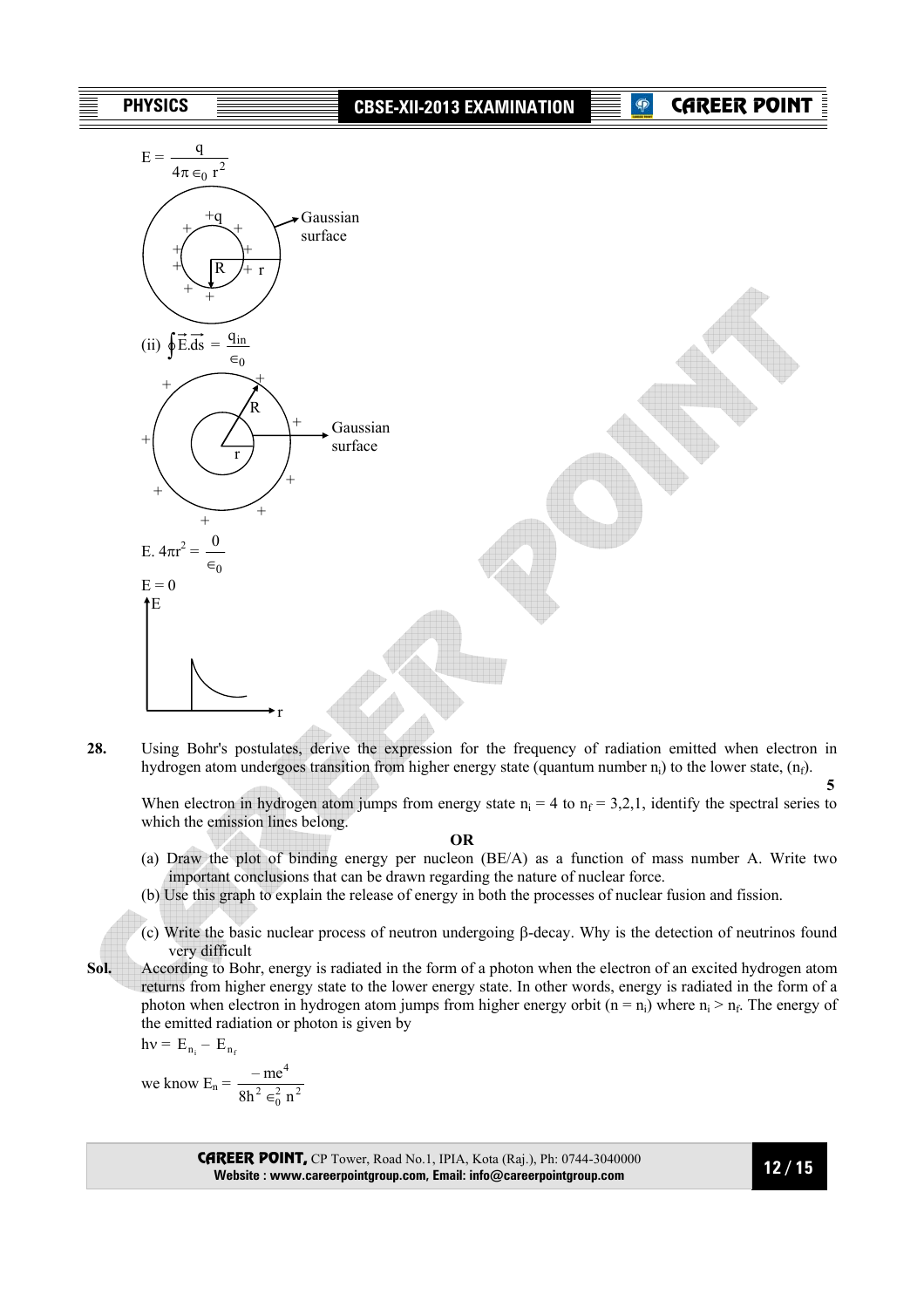| PHYSICS |  |
|---------|--|
|---------|--|

### **CBSE-XII-2013 EXAMINATION**

# CAREER POIN



#### **Conculsions :-**

- (i) The intermediate nuclei have large value of BE/A so they are more stable.
- (ii) BE/A has low value for both of light and heavy nuclei so they are unstable nuclei.
- (b) In nuclear fission, unstable heavy nuclei splits into two stable intermediate nuclei and in Nuclear fusion, 2 ustable light nuclei combines to form stable intermediate nuclei so in both processes energy liberates as stability increases
- (c) n  $\longrightarrow$  P +  $_{-1}\beta^{0}$  +  $\overline{v}$

Neutrinos are difficult to detect as they go through all object by penetrating them.

- **29.** (a) Using Biot-Savart's law, derive the expression for the magnetic field in the vector form at a point on the axis of a circular current loop. **5** 
	- (b) What does a toroid consist of ? Find out the expression for the magnetic field inside a toroid for N turns of the coil having the average radius r and carrying a current I. Show that the magnetic field in the open space inside exterior to the toroid is zero.

#### **OR**

- (a) Draw a schematic sketch of a cyclotron. Explain clearly the role of crossed electric and magnetic field in accelerating the charge. Hence derive the expression for the kinetic energy acquired by the particles.
- (b) An α-particle and a proton are released from the centre of the cyclotron and made to accelerate.
- (i) Can both be accelerated at the same cyclotron frequency ? Give reason to justify your answer.
- (ii) When they are accelerated in turn, which of the two will have higher velocity at the exit slit of the dees ?

CAREER POINT, CP Tower, Road No.1, IPIA, Kota (Raj.), Ph: 0744-3040000 **Website : www.careerpointgroup.com, Email: info@careerpointgroup.com**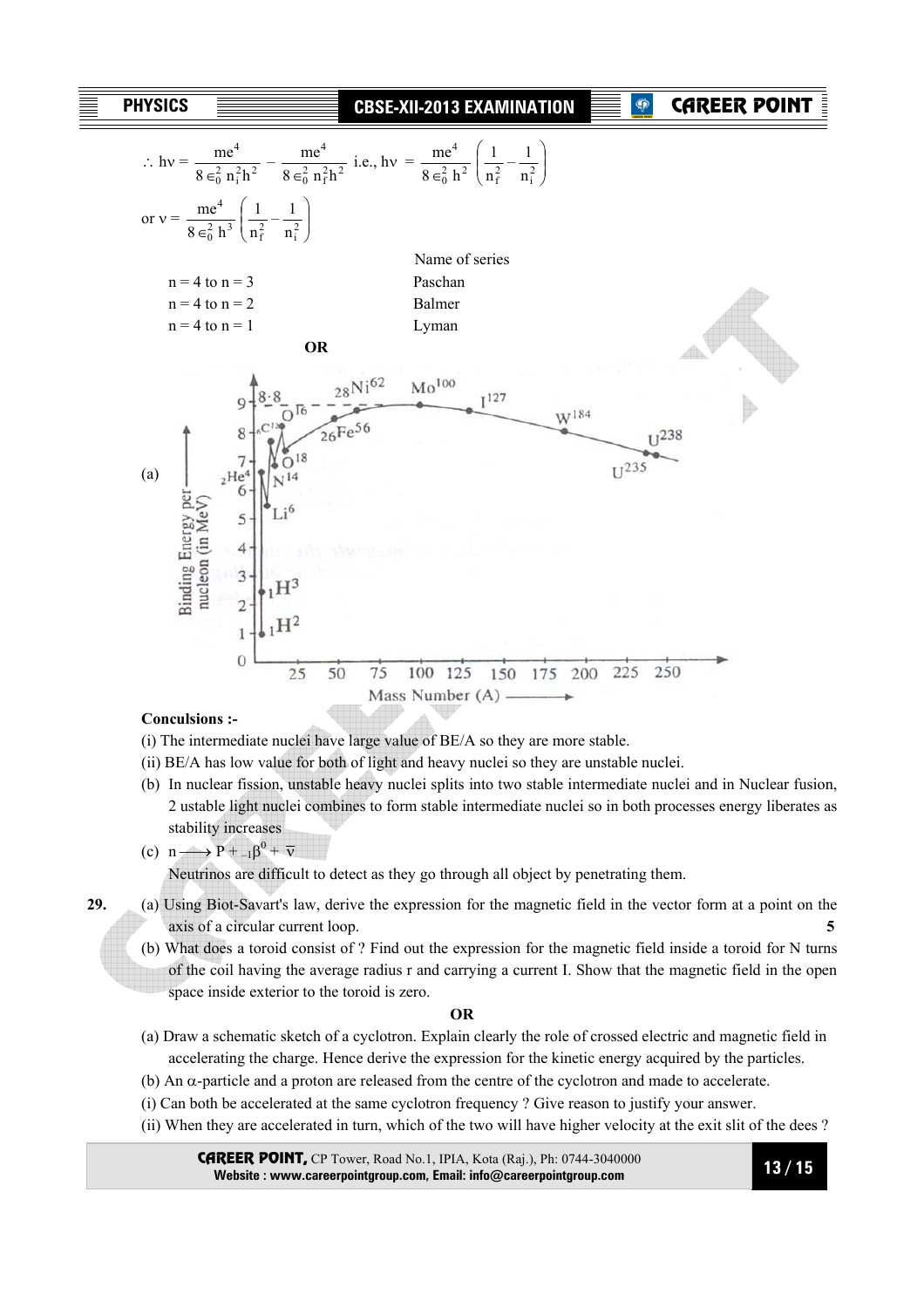# **P** CAREER POINT

**Sol.** (a)



According to Biot-Savart's law, magnetic field due to a small element XY at point P is

$$
dB = \frac{\mu_0}{4\pi} \frac{Idl \sin \phi}{r^2}
$$

$$
dB = \frac{\mu_0}{4\pi} \frac{Idl \sin 90^\circ}{r^2} = \frac{\mu_0 Idl}{r^2} \quad (\because \sin 90^\circ = 1)
$$

*Resolving* dB into two components :

- $(i)$  dB cos  $\theta$ , which is perpendicular to the axis of the coil
- (ii)  $\text{dB}$  sin  $\theta$  which is along the axis of the coil and away from the centre of the coil.

B = 
$$
\int dB \sin \theta
$$
 or B =  $\frac{\mu_0 I \sin \theta}{4\pi r^2} \int dI$   
\n $\therefore$  B =  $\frac{\mu_0}{4\pi} \frac{2\pi I R^2}{(R^2 + x^2)^{3/2}}$   
\n(b)

 For any point inside the empty space surrounded by toroid and outside the toroid, magnetic field B is zero because the net current enclosed in these spaces is zero. But magnetic field is not exactly zero.

CAREER POINT, CP Tower, Road No.1, IPIA, Kota (Raj.), Ph: 0744-3040000 **Website : www.careerpointgroup.com, Email: info@careerpointgroup.com**